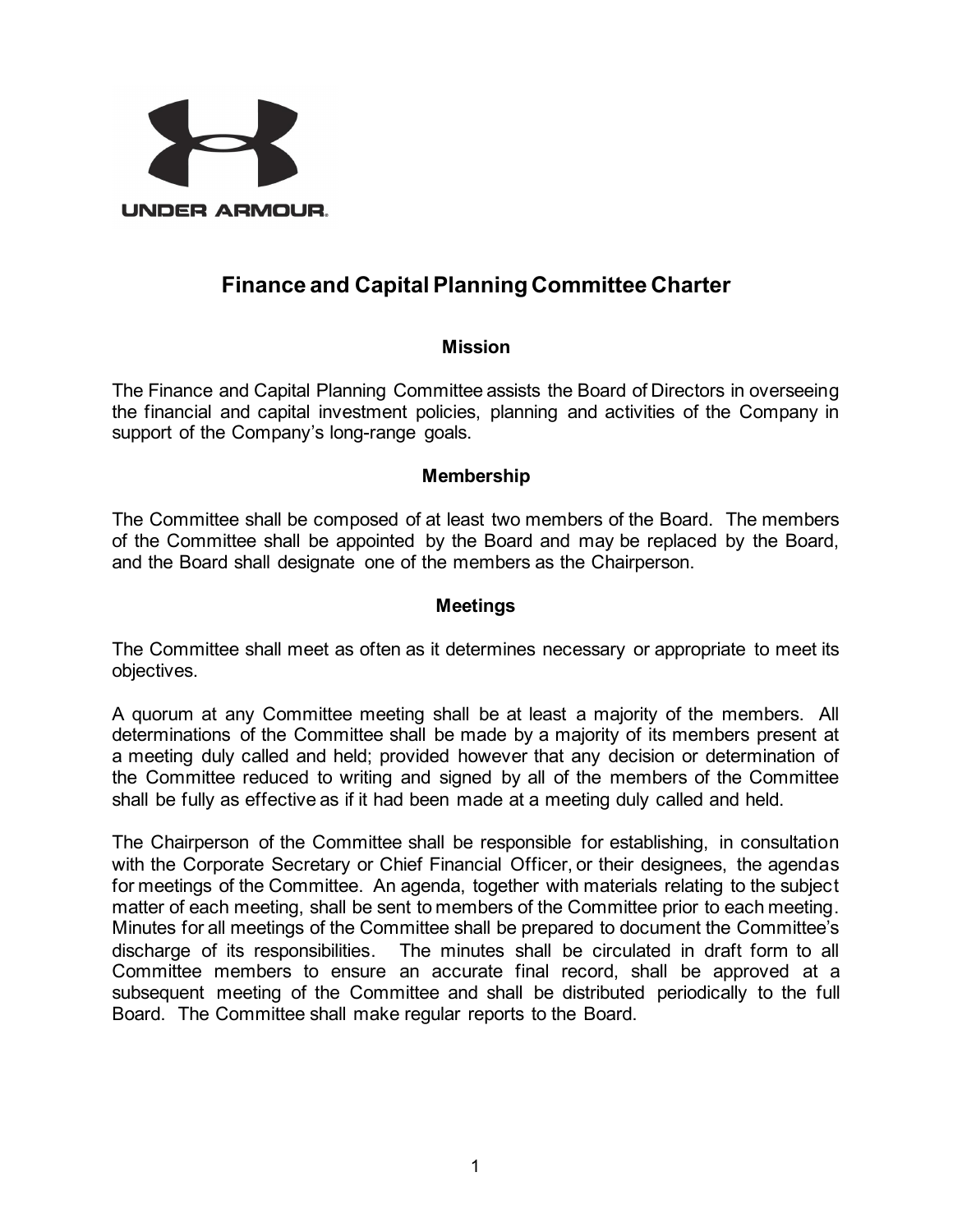# *Charter*

• At least annually, this charter shall be reviewed and reassessed by the Committee and any proposed changes shall be submitted to the Board for approval.

# *Performance Evaluation*

• The Committee shall evaluate its performance on an annual basis and develop criteria for such evaluation.

## *Financial Matters*

- The Committee shall evaluate the Company's capital structure and develop recommendations to the Board based upon that information.
- The Committee shall review and make recommendations to the Board on any proposed offering of debt or equity securities by the Company (excluding commercial paper and other short-term instruments).
- The Committee shall review and approve any proposed amendments to the terms of the Company's credit agreements or other long-term financing instruments.
- The Committee shall review and approve policies and procedures regarding the Company's management of interest rate, foreign exchange and other financial risks of significance to the Company's results of operations.
- The Committee shall review and approve any proposed dividend policy.
- The Committee shall review and approve any proposed programs for repurchasing shares of the Company's common stock.

## *Capital Investments*

- The Committee shall regularly discuss the Company's investment and capital expenditure policies, objectives and plans with management.
- The Committee shall review and approve proposed capital expenditures outside of the ordinary course of business exceeding certain thresholds to be determined, from time to time, by the Committee or the Board.
- The Committee shall periodically review the Company's performance on major capital investment or expenditure projects versus original projections.

## *Transactions*

- The Committee shall review and approve any proposed purchase or disposition of assets (other than assets purchased or disposed of in the ordinary course of business) that will require total payments above thresholds established by the Board from time to time.
- The Committee shall review and make recommendations to the Board regarding any proposed merger, acquisition, business divestiture or other similar transaction that